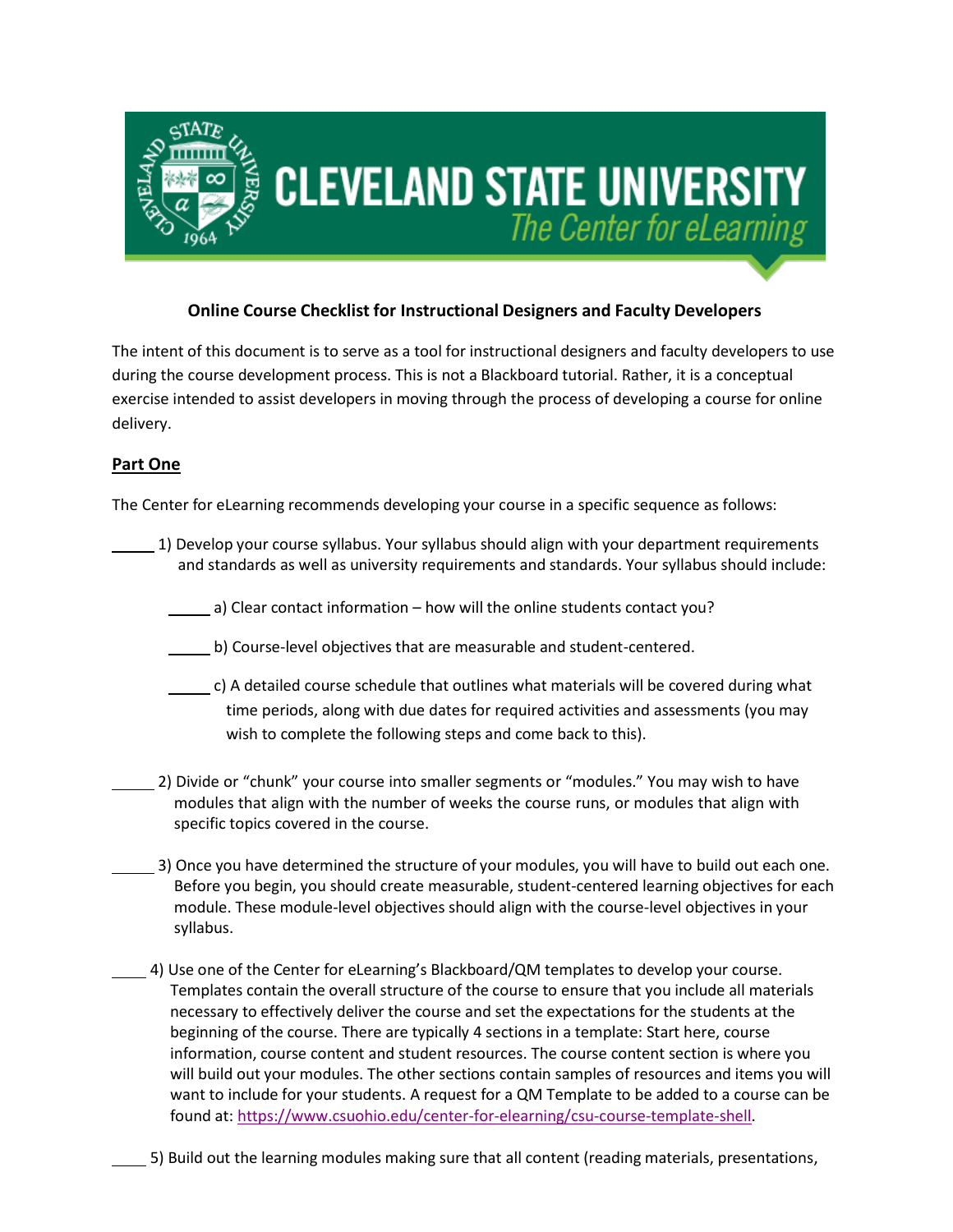websites, other references, etc.), activities (discussions, blogs, group activities, etc.) and assessments (assignments, quizzes, tests, papers, etc.) are consistent with the module level objectives. Create a checklist for students of all required activities and assignments for each module that will be used as the opening document of that module.

- 6) Determine the technologies and media formats you will use to deliver the items in each module. For example, will you use a video or audio format to deliver a mini-lecture? Will paper submissions require use of SafeAssign or Turnitin? Will you required the use of electronic course reserves or library resources?
- 7) Develop grading rubrics for all graded activities. Rubrics should be used and made available to students for all graded activities.
- 8) Review each module to ensure active user engagement and interaction. Ideally, each module will involve some level of student-content, student-student, and student-instructor interaction.
- 9) Develop a communication plan. How will you interact with students throughout the course, prompt them, remind them and give them general course feedback? Some instructors use announcements or email/messaging to deliver a weekly message. Others use video or audio formats. Which assignments and activities will you give detailed, individualized feedback? The idea here is to create an instructor presence and go the extra mile to assure your students that you are available to them. This goes a long way in an online course.
- 10) Develop an evaluation plan. Other than the course evaluation, how will you receive feedback from your students? How will you assess whether or not your students are achieving the learning objectives?

## **Part Two**

Online courses are evaluated primarily by two measures at Cleveland State University: Quality Matters (QM) and the Online Course Assessment Tool (OCAT). QM is a nationally-recognized set of standards that focuses on course design. The OCAT is an online course assessment tool for peer evaluation/assessment. The checklist below has been designed as a tool to use when designing online courses. It is highly recommended that instructional designers and faculty course developers and instructors become familiar with both the QM Rubric and the OCAT in order to gain a deeper understanding of designing and delivering quality, online courses. There is a significant overlap in the two instruments, although they have slightly different purposes.

The Center for eLearning recommends that prior to a course being delivered online, all 3 point criteria from the QM rubric portion of the checklist should be met. In addition, all criteria should be met at the 85% level or above.

#### FROM THE OCAT:

The course has a syllabus that conforms to CSU and academic department standards.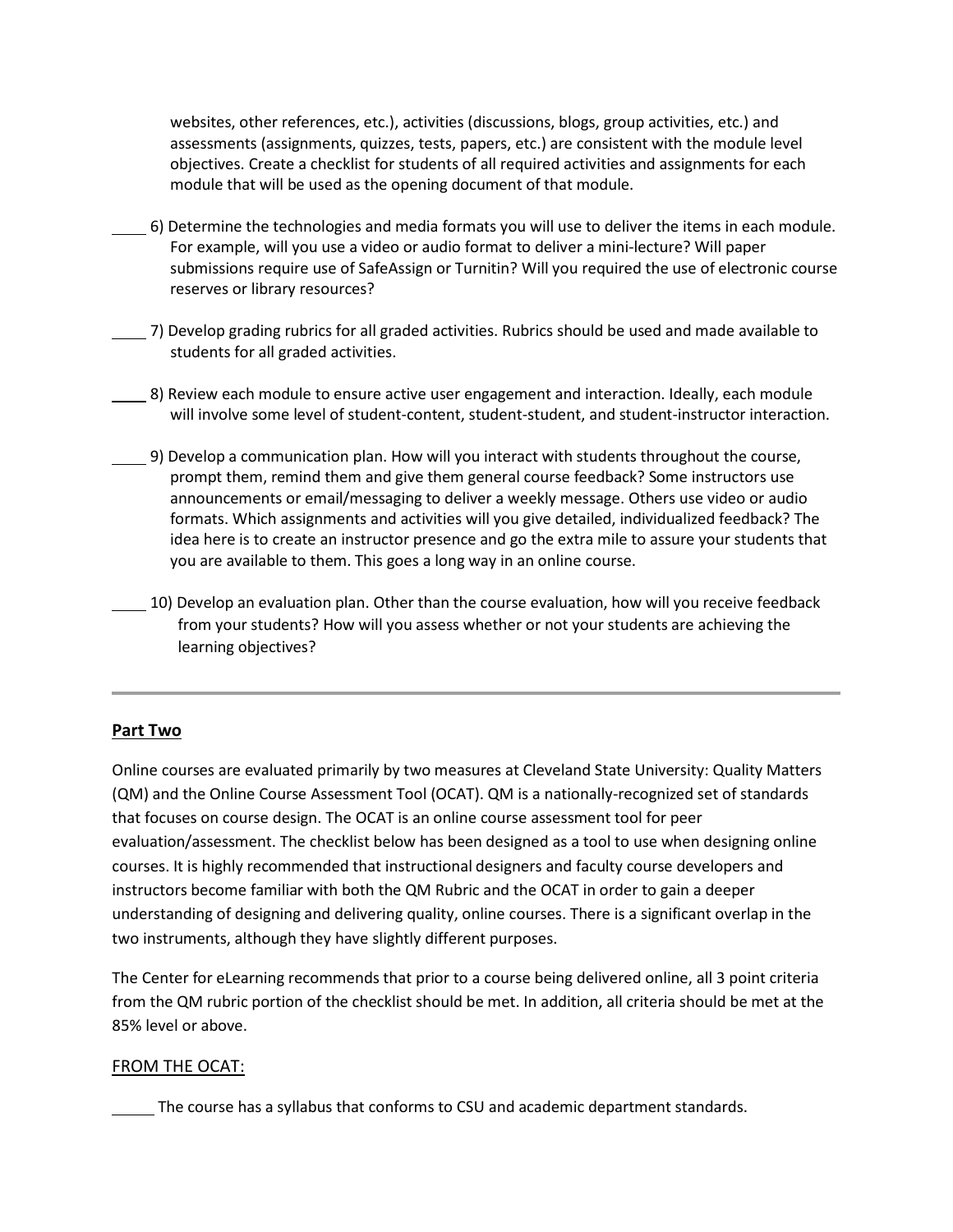Contact information for the instructor is easy to find at the beginning of the course.

- **3.B.2** The course incorporates strategies that promote the progressive learner construction of knowledge (e.g. use of unit/modules that are thematically connected and have a logical progression.
	- **4.A.1** The course design prompts the instructor to be present, active and engaged with the students.

### FROM THE QM RUBRIC:

## **1) Course Overview and Introduction**

- **1.1** Instructions make clear how to get started and where to find various course components (3).
- **1.2** Learners are introduced to the purpose and structure of the course (3).
- **1.3** Etiquette expectations (sometimes called "netiquette") for online discussions, email and other forms of communication are stated clearly (2).
	- **1.4** Course and/or institutional policies with which the student is expected to comply are clearly stated, or a link to current policies is provided (2).
- 1.5 Minimum technology requirements are clearly stated and instructions for use provided (1).
- **1.6** Prerequisite knowledge in the discipline and/or required competencies are clearly stated (1).
- **1.7** The self-introduction by the instructor is appropriate and available online (1).
- **1.8** Learners are asked to introduce themselves to the class (1).

## **2) Learning Objectives (Competencies)**

- **2.1** The course learning objectives, or course/program competencies, describe outcomes that are measurable (3).
- **2.2** The module/unit learning objectives or competencies describe outcomes that are measurable and consistent with the course-level objectives or competencies (3).
- **2.3** All learning objectives or competencies are stated clearly and written from the learners' perspective (3).
- **2.4** The relationship between learning objectives or competencies and course activities is clearly stated (3).

**2.5** The learning objectives or competencies are suited to the level of the course (3).

#### **3) Assessment and Measurement**

**3.1** The assessments measure the stated learning objectives or competencies (3).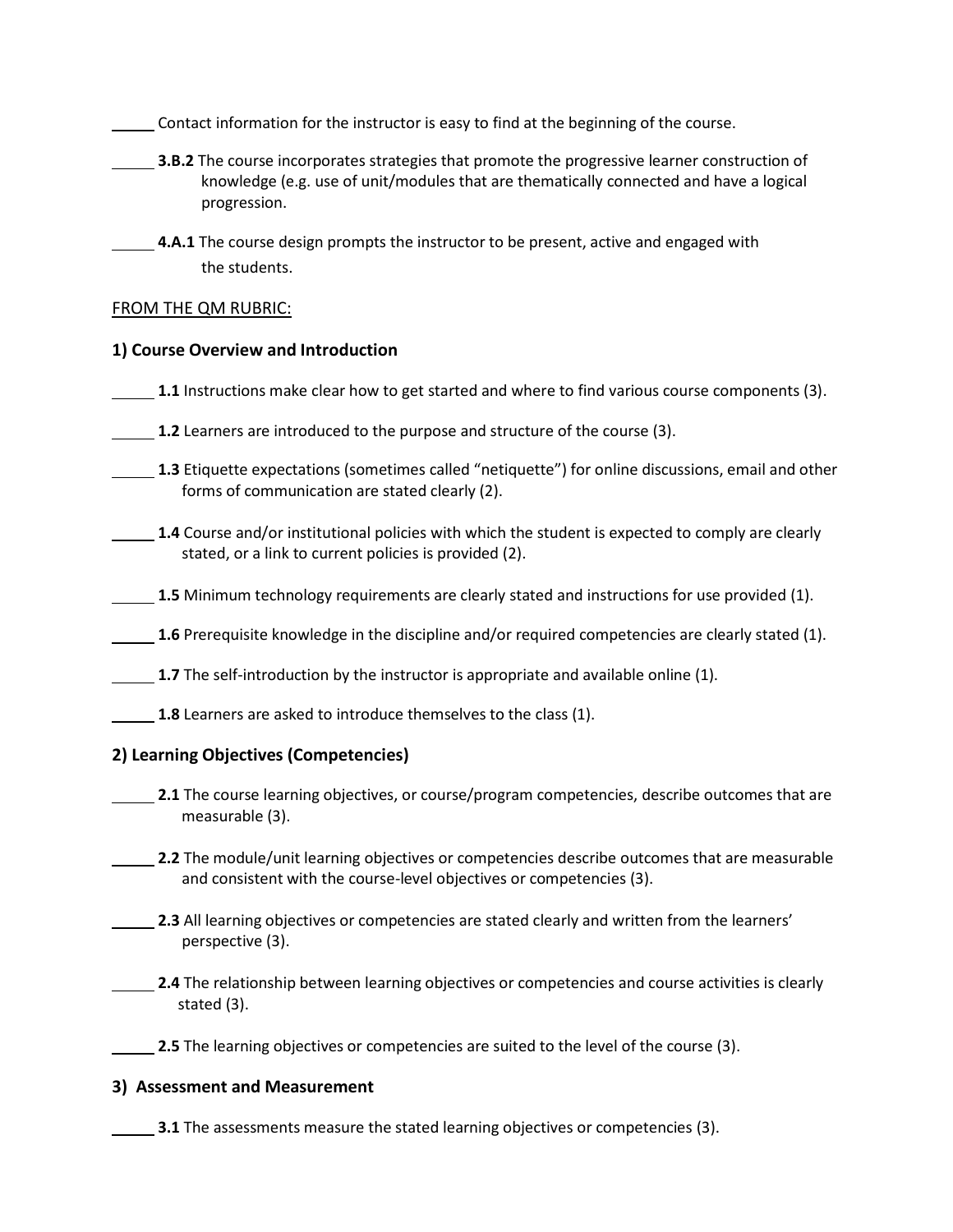**3.2** The course grading policy is stated clearly (3).

**3.3** Specific and descriptive criteria are provided for the evaluation of learners' work and are tied to the course grading policy (3).

**3.4** The assessment instruments are sequenced, varied, and suited to the learner work being assessed (2).

**3.5** The course provides learners with multiple opportunities to track their learning progress (2).

## **4) Instructional Materials**

**4.1** The instructional materials contribute to the achievement of the stated course and module/unit learning objectives or competencies (3).

**4.2** Both the purpose of instructional materials and how the materials are to be used for learning activities are clearly explained (3).

**4.3** All instructional materials used in the course are appropriately cited (2).

**4.4** The instructional materials are current (2).

**4.5** A variety of instructional materials is used in the course (2).

**4.6** The distinction between required and optional materials is clearly explained (1).

## **5) Course Activities and Learner Interaction**

**5.1** The learning activities promote the achievement of the stated learning objectives or competencies (3).

**5.2** Learning activities provide opportunities for interaction that support active learning (3).

**5.3** The instructor's plan for classroom response time and feedback on assignments is clearly stated (3).

**5.4** The requirements for learner interaction are clearly stated (2).

## **6) Course Technology**

- **6.1** The tools used in the course support the learning objectives and competencies (3).
- **6.2** Course tools promote learner engagement and active learning (3).
- **6.3** Technologies required in the course are readily obtainable (2).
- **6.4** The course technologies are current (1).